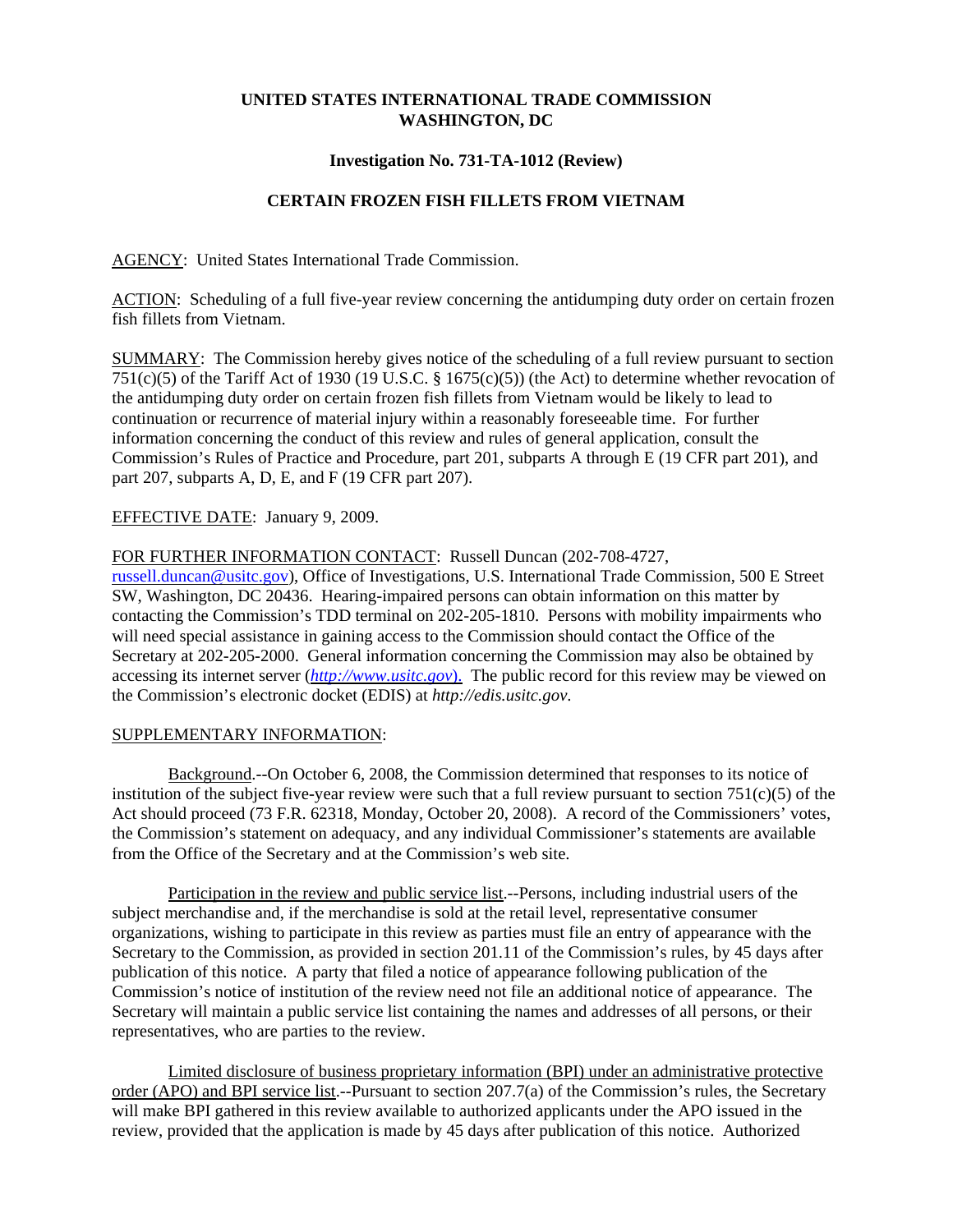applicants must represent interested parties, as defined by 19 U.S.C. § 1677(9), who are parties to the review. A party granted access to BPI following publication of the Commission's notice of institution of the review need not reapply for such access. A separate service list will be maintained by the Secretary for those parties authorized to receive BPI under the APO.

Staff report.--The prehearing staff report in the review will be placed in the nonpublic record on April 16, 2009, and a public version will be issued thereafter, pursuant to section 207.64 of the Commission's rules.

Hearing.--The Commission will hold a hearing in connection with the review beginning at 9:30 a.m. on May 6, 2009, at the U.S. International Trade Commission Building. Requests to appear at the hearing should be filed in writing with the Secretary to the Commission on or before May 1, 2009. A nonparty who has testimony that may aid the Commission's deliberations may request permission to present a short statement at the hearing. All parties and nonparties desiring to appear at the hearing and make oral presentations should attend a prehearing conference to be held at 9:30 a.m. on May 4, 2009, at the U.S. International Trade Commission Building. Oral testimony and written materials to be submitted at the public hearing are governed by sections  $201.6(b)(2)$ ,  $201.13(f)$ ,  $207.24$ , and  $207.66$  of the Commission's rules. Parties must submit any request to present a portion of their hearing testimony in camera no later than 7 business days prior to the date of the hearing.

Written submissions.--Each party to the review may submit a prehearing brief to the Commission. Prehearing briefs must conform with the provisions of section 207.65 of the Commission's rules; the deadline for filing is April 27, 2009. Parties may also file written testimony in connection with their presentation at the hearing, as provided in section 207.24 of the Commission's rules, and posthearing briefs, which must conform with the provisions of section 207.67 of the Commission's rules. The deadline for filing posthearing briefs is May 15, 2009; witness testimony must be filed no later than two days before the hearing. In addition, any person who has not entered an appearance as a party to the review may submit a written statement of information pertinent to the subject of the review on or before May 15, 2009. On June 8, 2009, the Commission will make available to parties all information on which they have not had an opportunity to comment. Parties may submit final comments on this information on or before June 10, 2009, but such final comments must not contain new factual information and must otherwise comply with section 207.68 of the Commission's rules. All written submissions must conform with the provisions of section 201.8 of the Commission's rules; any submissions that contain BPI must also conform with the requirements of sections 201.6, 207.3, and 207.7 of the Commission's rules. The Commission's rules do not authorize filing of submissions with the Secretary by facsimile or electronic means, except to the extent permitted by section 201.8 of the Commission's rules, as amended, 67 Fed. Reg. 68036 (November 8, 2002). Even where electronic filing of a document is permitted, certain documents must also be filed in paper form, as specified in II (C) of the Commission's Handbook on Electronic Filing Procedures, 67 Fed. Reg. 68168, 68173 (November 8, 2002).

Additional written submissions to the Commission, including requests pursuant to section 201.12 of the Commission's rules, shall not be accepted unless good cause is shown for accepting such submissions, or unless the submission is pursuant to a specific request by a Commissioner or Commission staff.

In accordance with sections 201.16(c) and 207.3 of the Commission's rules, each document filed by a party to the review must be served on all other parties to the review (as identified by either the public or BPI service list), and a certificate of service must be timely filed. The Secretary will not accept a document for filing without a certificate of service.